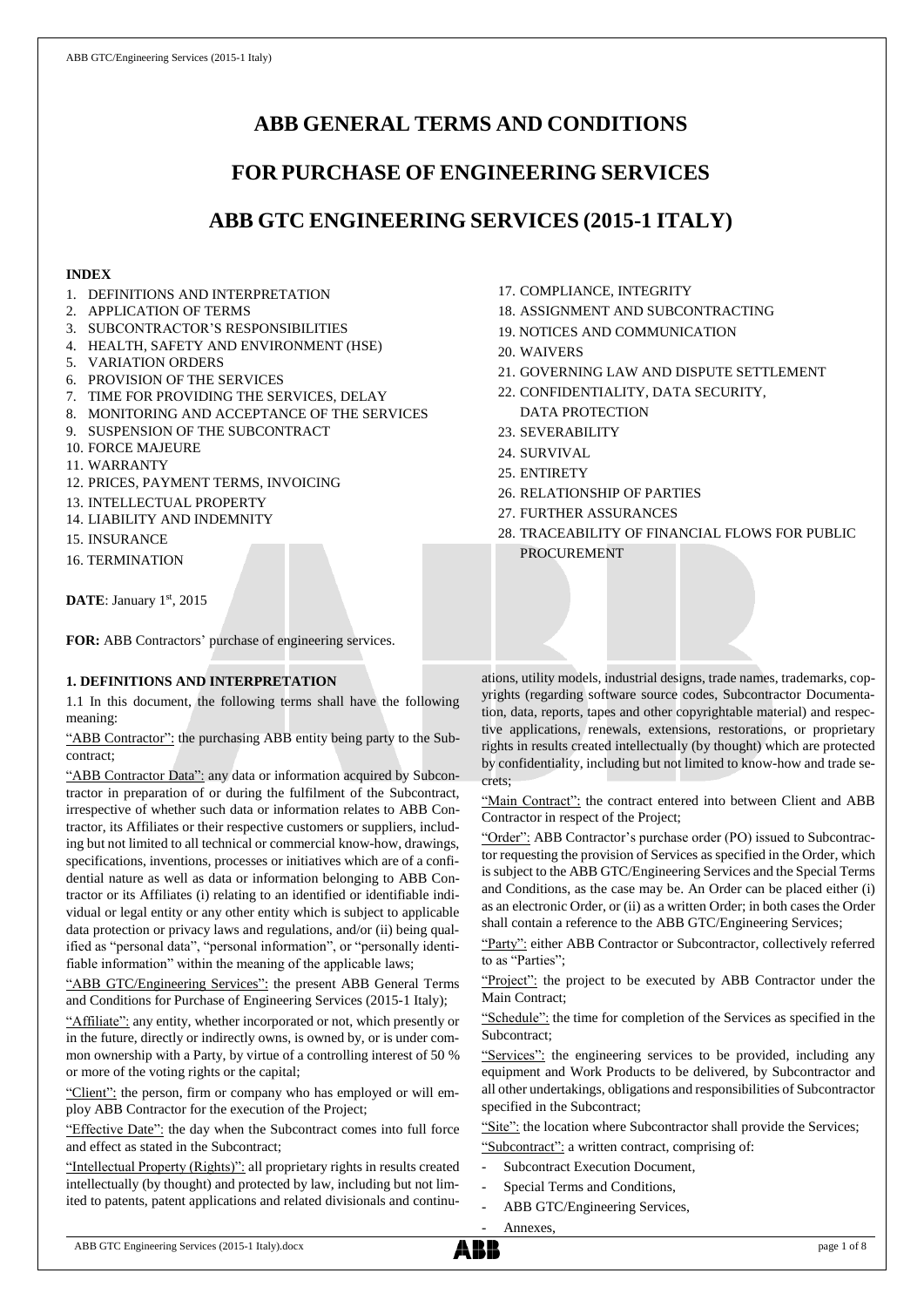and/or the Order, which is accepted by Subcontractor (either expressly by written statement or impliedly by fulfilling the Subcontract in whole or in part);

"Subcontractor": the party of the Subcontract responsible for providing the Services;

"Subcontract Price": the price to be paid by ABB Contractor to Subcontractor as specified in the Subcontract;

"Variation Order": a change to the Subcontract such as to alter the Schedule, and to amend, to omit, to add to, or otherwise to change the Services or any parts thereof;

"Work Product": means all materials, documents, software or other items which are the result of the Services provided by Subcontractor in any form or media, including without limitation to data, diagrams, reports, specifications (including drafts).

1.2 Unless otherwise specified in the present ABB GTC/Engineering Services or the Subcontract:

1.2.1 References to Clauses are to Clauses of the ABB GTC/Engineering Services;

1.2.2 Headings to Clauses are for convenience only and do not affect the interpretation of the ABB GTC/Engineering Services;

1.2.3 The use of the singular includes the plural and vice versa.

1.3 Capitalized terms used in the ABB GTC/Engineering Services and the Subcontract shall have the meaning and shall be interpreted in the way described under Clause 1.1 above or as otherwise expressly defined in the ABB GTC/Engineering Services, or the Subcontract.

## **2. APPLICATION OF TERMS**

2.1 The Subcontract, including the ABB GTC/Engineering Services, shall be the exclusive terms and conditions upon which ABB Contractor is willing to deal with Subcontractor, and the terms of the Subcontract, including the ABB GTC/Engineering Services, shall govern the contractual relationship between ABB Contractor and Subcontractor.

2.2 No terms or conditions endorsed upon, delivered with or contained in Subcontractor's quotations, acknowledgements or acceptances, specifications or similar documents will form part of the Subcontract, and Subcontractor waives any right which it otherwise might have to rely on such other terms or conditions.

2.3 Any amendment to the Subcontract or deviations from the provisions of the Subcontract shall have no effect unless expressly agreed in writing by the Parties.

## **3. SUBCONTRACTOR'S RESPONSIBILITIES**

3.1 Subcontractor shall provide the Services (including Work Products):

3.1.1 in accordance with the applicable laws and regulations;

3.1.2 in accordance with the quality standards stated under Clause 11.1 and further specified in the Subcontract;

3.1.3 free from defects and from any rights of third parties;

3.1.4 on the dates specified in the Schedule;

3.1.5 in the quantity specified in the Subcontract; and

3.1.6 in accordance with ABB Contractor's instructions which may be issued from time to time; and

3.1.7 by skilled, experienced and competent engineers, foremen and labour, hired in numbers necessary for the proper and timely provision of the Services.

3.2 Subcontractor shall not substitute or modify any of the Services without ABB Contractor's prior written approval.

3.3 Subcontractor shall access the Site only with ABB Contractor's prior written approval. ABB Contractor shall grant Subcontractor access to the respective portions of the Site (as may be required in accordance with the Schedule) to enable Subcontractor to perform its obligations under the Subcontract.

3.4 Subcontractor shall co-operate with ABB Contractor's request in scheduling and providing the Services to avoid conflict or interference with work provided by other contractors and third parties at Site.

3.5 Subcontractor shall in a timely manner obtain and pay for all permits, licenses, visas and approvals necessary to allow its personnel to execute the Services in accordance with the Schedule. Personnel shall comply with particular country specific travel safety instructions and/or restrictions as provided by ABB Contractor. Subcontractor shall employ and provide sufficient number of competent and experienced personnel for the execution of the Services. Upon ABB Contractor's request Subcontractor shall remove forthwith from the Site any person who, in the opinion of ABB Contractor, misconducts or is incompetent or negligent. Any person so removed shall be replaced within fifteen (15) calendar days by a competent substitute. All costs relating to such removal shall be borne by Subcontractor. Subcontractor shall employ only persons free from contagious diseases. Subcontractor shall, if requested by ABB Contractor, perform medical examination of his employees and provide ABB Contractor with the results of such examination, unless such provision would violate applicable laws.

3.6 Subcontractor shall satisfy itself as to the specifics of the Site, and all aspects thereof insofar as they affect the execution of the Services. Subcontractor shall also satisfy itself as to the means of access to the Site, the accommodation which may be required, the extent and nature of work and materials necessary for execution and completion of the Services, and whether Subcontractor has reasonably considered all such aspects in the Subcontract Price.

3.7 Subcontractor shall be responsible for any activities performed by its employees in relation to the Subcontract, and in particular the following shall apply:

3.7.1 Subcontractor assumes full and exclusive responsibility for any accident or occupational disease occurred to its employees in relation to the performance of the Subcontract.

3.7.2 It is expressly agreed that the Subcontract does not imply any employment relationship between ABB Contractor and Subcontractor, or between ABB Contractor and Subcontractor's employees assigned to the execution of the Subcontract. ABB Contractor shall remain free of any direct or indirect responsibility or liability for labour, social security or taxes with respect to Subcontractor and its employees assigned to the performance of the Subcontract.

3.7.3 Subcontractor shall hire or subcontract in its own name all employees required to perform effectively the Subcontract, who shall under no circumstances act as ABB Contractor's employees.

3.7.4 Subcontractor shall be solely and exclusively responsible for any claims and/or lawsuits filed by its employees and – unless caused by ABB Contractor's gross negligence or intentional act – hold ABB Contractor entirely safe and harmless from such claims and/or lawsuits. Subcontractor undertakes to voluntarily appear in court, recognizing its status as sole and exclusive employer, and to provide ABB Contractor with any and all requested documentation necessary to ensure proper legal defence of ABB Contractor in court.

3.7.5 ABB Contractor is authorized to make any payments due to Subcontractor's employees performing the Subcontract, in order to avoid lawsuits. Such payments may be made through withholding Subcontractor's credits, through offsetting or in any other way. Subcontractor shall provide any support requested by ABB Contractor with regard to such payments and indemnify ABB Contractor for any payments made.

## **4. HEALTH, SAFETY AND ENVIRONMENT (HSE)**

4.1 Subcontractor shall comply and ensure compliance by any of its employees and subcontractors with all applicable laws relating to HSE throughout the performance of the Subcontract.

4.2 Subcontractor shall comply with (i) ABB Contractor's HSE instructions for the Site and ABB's Code of Practice for Safe Working (as referred to in the Special Terms and Conditions), (ii) Client's instructions concerning HSE at Site and (iii) applicable industry standards and good engineering practice.

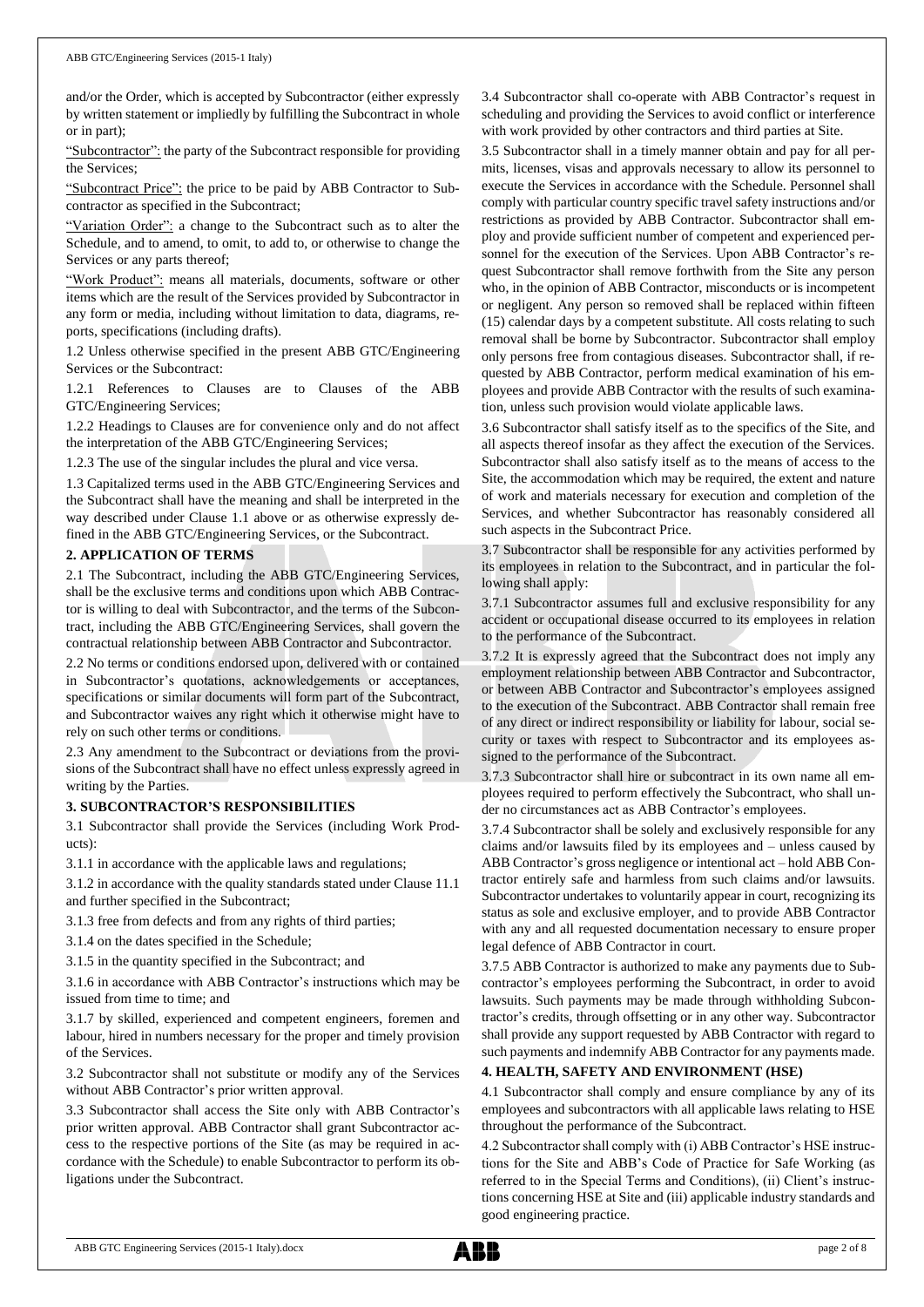4.3 Subcontractor shall ensure that all its personnel, and its subcontractors' personnel, working on Site shall have received relevant training and induction before being allowed to work on Site. Subcontractor shall immediately remove from Site any person who, in ABB Contractor's opinion, fails to comply with the provisions of the relevant legislation, regulations and rules as appropriate or such other HSE legislation, which from time to time may be in force.

4.4 Subcontractor shall be solely responsible for the health and safety of all its employees and subcontractors at Site and shall immediately advise ABB Contractor and the relevant authority, if so required, of the occurrence of any accident, incident or near-miss on or about the Site or otherwise in connection with the provision of the Services. Within twenty four (24) hours after the occurrence of any such accident, incident or near-miss, Subcontractor shall furnish ABB Contractor with a written report, which shall be followed within fourteen (14) calendar days by a final report. Subcontractor shall also provide such a report to the appropriate authority when required. This procedure shall not relieve Subcontractor from the full responsibility to protect persons and property, and from its liability for damages.

### **5. VARIATION ORDERS**

ABB Contractor may issue, in the standard form provided in the Annexes, Variation Orders to Subcontractor to alter the Schedule, to amend, omit, add to, or otherwise change the Services or any parts thereof. Subcontractor shall carry out such Variation Orders only upon receipt of written Variation Order and continue to be bound by the provisions of the Subcontract. The value of each Variation Order shall then be added to or deducted from the Subcontract Price, as appropriate; agreed unit prices shall continue to apply. The Variation Order shall, as the case may be, express the amount of time by virtue of which the Schedule shall be shortened or extended. Subcontractor shall not postpone or delay the performance of a Variation Order on the grounds of dispute, or that it is subject to acceptance by Subcontractor, or agreeing to the value amount, and/or time extension to Schedule.

## **6. PROVISION OF THE SERVICES**

6.1 Subcontractor shall provide the Services and meet the Schedule both as specified in the Subcontract. Partial performance is not accepted unless confirmed or requested by ABB Contractor in writing.

6.2 Subcontractor shall submit for ABB Contractor's approval a detailed execution plan (including agreed milestones as specified in the Subcontract) for the performance of the Subcontract and shall assist ABB Contractor with regard to the scheduling and planning process, and cooperate with ABB Contractor in all respects of the Subcontract scheduling and planning.

6.3 Unless requested otherwise, Subcontractor shall at least monthly in the form requested by ABB Contractor, report the status of the provision of the Services. Subcontractor shall anticipate that the Services may be interfered with or incidentally delayed from time to time due to concurrent performance of work by others. The report shall be provided to ABB Contractor within five (5) calendar days from the end of the month covered by the report. If the provision of the Services or any part thereof is behind the Schedule, Subcontractor shall submit in writing a recovery plan specifying its activities for reaching compliance with the Schedule. Upon ABB Contractor's request, Subcontractor shall provide ABB Contractor at any time with all information regarding the provision of the Services. ABB Contractor shall have the right to withhold payments under the Subcontract if Subcontractor fails to submit any of the reports.

6.4 Subcontractor must indicate latest at the time of acceptance of the Subcontract the customs tariff numbers of the country of consignment and the countries of origin for all Services. For controlled Services, the relevant national export control numbers must be indicated and, if the Services are subject to U.S. export regulations, the U.S. Export Control Classification Numbers (ECCN) or classification numbers of the International Traffic In Arms Regulations (ITAR) must be specified. Proofs of preferential origin as well as conformity declarations and marks of the country of consignment or destination are to be submitted without being requested; certificates of origin upon request.

## **7. TIME FOR PROVIDING THE SERVICES, DELAY**

7.1 If Subcontractor does not comply with the Schedule, ABB Contractor reserves the right to instruct Subcontractor in writing to expedite its performance under the Subcontract. Subcontractor shall take such measures (in accordance with ABB Contractor's instructions) as required for acceleration of progress so as to complete the provision of the Services, or the relevant part thereof, on time. Subcontractor shall not be entitled to any additional payment for taking such steps to accelerate the work to meet the Schedule. Subcontractor shall notify ABB Contractor in writing within twenty four (24) hours of the occurrence and cause of any delay and also to make every effort to minimise or mitigate the costs or the consequences of such delay.

7.2 If Subcontractor fails to provide the Services in accordance with the Schedule, Subcontractor shall pay liquidated damages to ABB Contractor for this default. The liquidated damages shall be payable at a rate specified in the Subcontract. Subcontractor shall pay the liquidated damages upon written demand or upon receipt of an invoice from ABB Contractor. The amount of liquidated damages may be deducted by ABB Contractor from any payments due or which may become due to Subcontractor without prejudice to any other recovery method. The payment of such liquidated damages shall not relieve Subcontractor from any of its obligations and liabilities under the Subcontract.

7.3 If the delay in providing the Services is such that ABB Contractor is entitled to maximum liquidated damages and if the Services are still not provided, ABB Contractor may in writing demand provision of the Services within a final reasonable period which shall not be less than one week.

7.4 If Subcontractor does not provide the Services within such final period and this is not due to any circumstance for which ABB Contractor is responsible, then ABB Contractor reserves the right to:

7.4.1 terminate the Subcontract pursuant to Clause 16 (Termination);

7.4.2 refuse any subsequent provision of the Services which Subcontractor attempts to make;

7.4.3 recover from Subcontractor any costs or expenditure incurred by ABB Contractor in obtaining the services in substitution from another Subcontractor;

7.4.4 claim in addition to liquidated damages under Clause 7 for any additional costs, losses or damages incurred whatsoever by ABB Contractor which are reasonably attributable to Subcontractor's failure to comply with the Subcontract.

7.5 ABB Contractor shall also have the right to terminate the Subcontract by notice in writing to the Subcontractor, if it is clear from the circumstances that there will occur a delay in providing the Services which under Clause 7 would entitle ABB Contractor to maximum liquidated damages.

## **8. MONITORING AND ACCEPTANCE OF THE SERVICES**

8.1 Subcontractor shall allow ABB Contractor and/or its authorised representatives to monitor the provision of the Services at any time.

8.2 Notwithstanding any monitoring, Subcontractor shall remain fully responsible for the Services' compliance with the Order. This applies whether or not ABB Contractor has exercised its right of monitoring and shall not limit Subcontractor's obligations under the Order. For the avoidance of doubt, monitoring of Services by ABB Contractor Customer and/or its authorised representatives shall in no event exempt Subcontractor from or limit Subcontractor's warranties or liability in any way.

8.3 ABB Contractor shall not be deemed to have accepted any Services until it has had a reasonable time to review them following completion or, in the case of a defective performance, until a reasonable time after such defective performance has become apparent. Such reasonable time period shall be determined by the specifics of the Services, the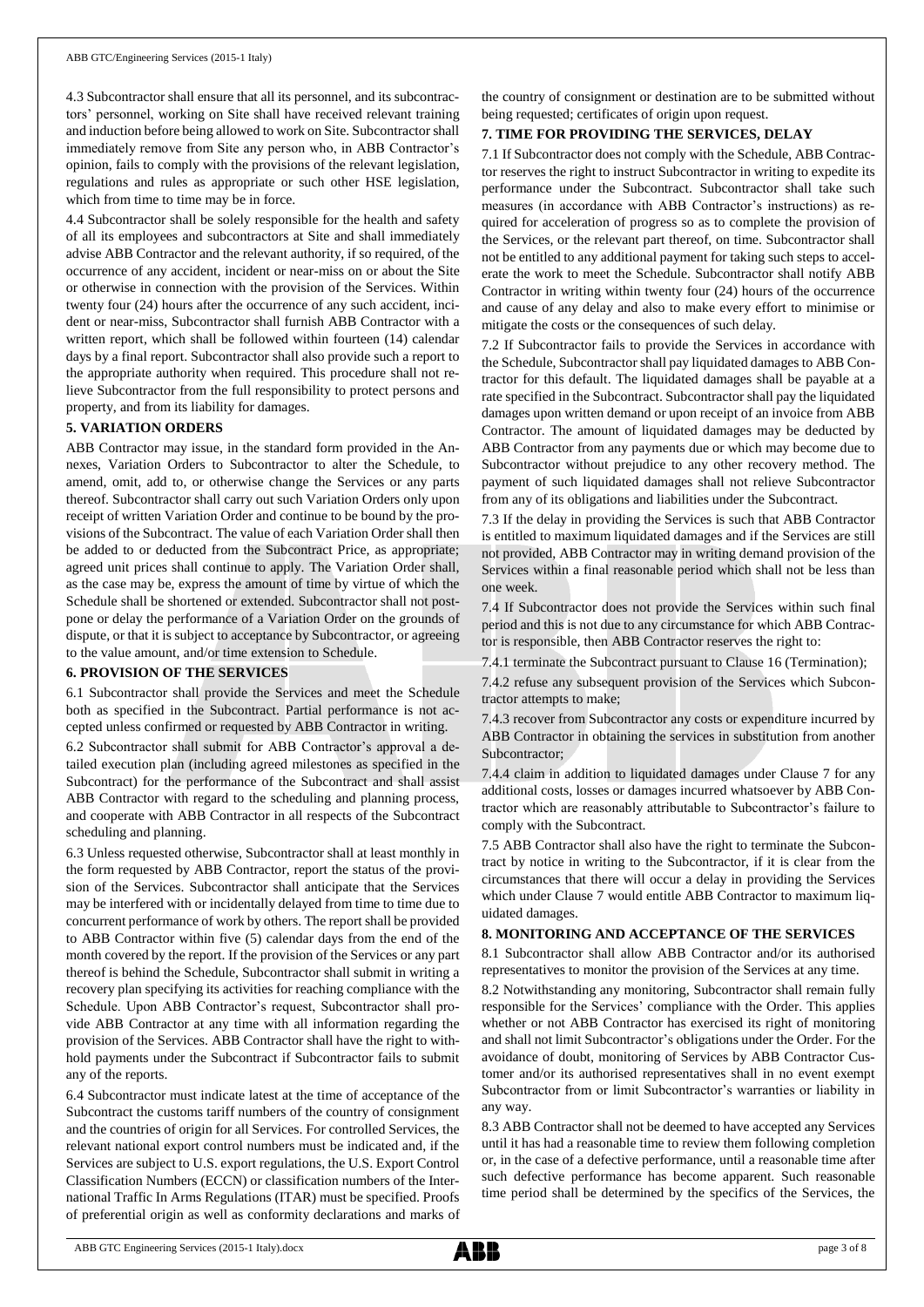defective performance and the circumstances of the provision of the Services.

## **9. SUSPENSION OF THE SUBCONTRACT**

9.1 ABB Contractor shall have the right to suspend performance of the Subcontract at any time for convenience for a period of 90 calendar days in the aggregate without any compensation to Subcontractor. In case the suspension extends beyond 90 calendar days, Subcontractor shall be compensated by ABB Contractor for the direct and reasonable incurred costs of such suspension. The agreed time for performance of the Subcontract or the concerned part thereof shall be extended by the time period of the suspension.

9.2 If the suspension of the Subcontract is caused or requested by Client, Subcontractor shall be entitled only to a compensation as specified in the Subcontract and to the extent paid by Client.

9.3 Subcontractor shall suspend the performance of the Subcontract or any part thereof, including postponing the provision of the Services, for such times and in such manner as ABB Contractor considers necessary (i) for proper HSE or execution of the Subcontract, or (ii) due to any default by Subcontractor, in which case Subcontractor shall bear all costs and be liable for the delay arising from such suspension.

9.4 Subcontractor shall have no right to suspend performance of the Subcontract.

### **10. FORCE MAJEURE**

10.1 Neither Party shall be liable for any delay in performing or for failure to perform its obligations under the Subcontract if the delay or failure results from an event of "Force Majeure", provided that the affected Party serves notice to the other Party within five (5) calendar days from occurrence of the respective event of Force Majeure.

10.2 "Force Majeure" means the occurrence of any event which is unforeseeable and beyond the control of the Party affected that results in the failure or delay by such Party of some performance under the Subcontract, in full or part. Each Party shall use its reasonable endeavours to minimise the effects of any event of Force Majeure.

#### **11. WARRANTY**

11.1 Subcontractor warrants that the Services (including Work Products):

11.1.1 comply with the Subcontract, including but not limited to any specification as stipulated in the Subcontract, and according to the highest standards and in the manner and method recognized by good engineering practices;

11.1.2 are fit for the particular purpose of the Project, whether expressly or impliedly made known to Subcontractor in the Subcontract;

11.1.3 are free from defects; and

11.1.4 comply with Clauses 3.1.1 and 17 (Compliance, Integrity).

11.2 The warranty period shall be thirty six (36) months from acceptance of the Services.

11.3 In the event of a breach of warranty, the entire warranty period of Clause 11.2 shall be restarted upon Client's and/or ABB Contractor's written confirmation the Services are no longer defective.

11.4 In case of non-compliance with the warranty provided under this Clause 11, ABB Contractor shall be entitled to enforce one or more of the following remedies at Subcontractor's own expense and risk:

11.4.1 to give Subcontractor the opportunity to carry out any additional work necessary to ensure that the terms and conditions of the Subcontract are fulfilled within twenty (20) calendar days from ABB Contractor's notice;

11.4.2 to carry out (or to instruct a third party to carry out) any additional work necessary to make the Services comply with the Subcontract;

11.4.3 to obtain from Subcontractor prompt replacement of the noncompliant Services by other Services conforming with the Subcontract; 11.4.4 to refuse to accept any further provision of the Services, but without exemption from Subcontractor's liability for the defective Services;

11.4.5 to claim such costs and damages as may have been sustained by ABB Contractor as a result of Subcontractor's breach or failure;

11.4.6 to terminate the Subcontract in accordance with Clause 16.1.

11.5 The rights and remedies available to ABB Contractor and contained in the Subcontract are cumulative and are not exclusive of any rights or remedies available under warranty, at law or in equity.

## **12. PRICES, PAYMENT TERMS, INVOICING**

12.1 The Subcontract Price shall be deemed to cover the fulfilment by Subcontractor of all its obligations under the Subcontract and include the costs of the Services specified and the costs for everything, including but not limited to supervision, fees, taxes, duties, transportation, profit, overhead, licences, permits, and travel, whether indicated or described or not, which is necessary for the provision of the Services.

12.2 The prices stipulated in the Subcontract are fixed unless otherwise provided in a Variation Order.

12.3 The payment terms and the applicable procedures shall be specified in the Subcontract.

12.4 Subcontractor shall submit invoices complying with Subcontractor's and ABB Contractor's applicable local mandatory law, generally accepted accounting principles and ABB Contractor requirements set forth in the Subcontract, which shall contain the following minimum information: Subcontractor name, address and reference person including contact details (telephone, e-mail etc.); invoice date; invoice number; Order number (same as stated in the Order); Subcontractor number (same as stated in the Order); address of ABB Contractor; quantity; specification of Services supplied; price (total amount invoiced); currency; tax or VAT amount; tax or VAT number; Authorized Economic Operator and/or Approved Exporter Authorization number and/or other customs identification number, if applicable.

12.5 Invoices shall be accompanied by interim release of liens or privileges and shall be issued to ABB Contractor as stated in the Subcontract. Invoices shall be sent to the invoice address specified in the Subcontract. The submission of an invoice shall be deemed to be a confirmation by Subcontractor that it has no additional claims, except as may already have been submitted in writing, for anything that has occurred up to and including the last day of the period covered by such invoice. 12.6 Subcontractor shall make payment in due time for all equipment and labour used in, or in connection with, the performance of the Subcontract in order to avoid the imposition of any lien or privilege against any portion of the Services and/or the Project. In the event of the imposition of any such lien or privilege by any person who has supplied any such equipment or labour, or by any other person claiming by, through or under Subcontractor, Subcontractor shall, at its own expense, promptly take any and all action as may be necessary to cause such lien or privilege to be released or discharged. Subcontractor shall furnish satisfactory evidence, when requested by ABB Contractor, to verify compliance with the above. In the alternative, ABB Contractor may pay to release the lien and withhold such amounts from Subcon-

12.7 ABB Contractor shall have the right to withhold the whole or part of any payment to Subcontractor which, in the opinion of ABB Contractor, is necessary for protection of ABB Contractor from loss on account of claims against Subcontractor, or failure by Subcontractor to make due payments to its sub-suppliers or employees, or not having paid taxes, dues and social insurance contributions. ABB Contractor reserves the right to set off such amount owed to Subcontractor, or withhold payment for Services not provided in accordance with the Subcontract. However, Subcontractor shall not be entitled to set off any amounts owed by ABB Contractor to Subcontractor, unless prior approval has been granted by ABB Contractor in writing.

tractor.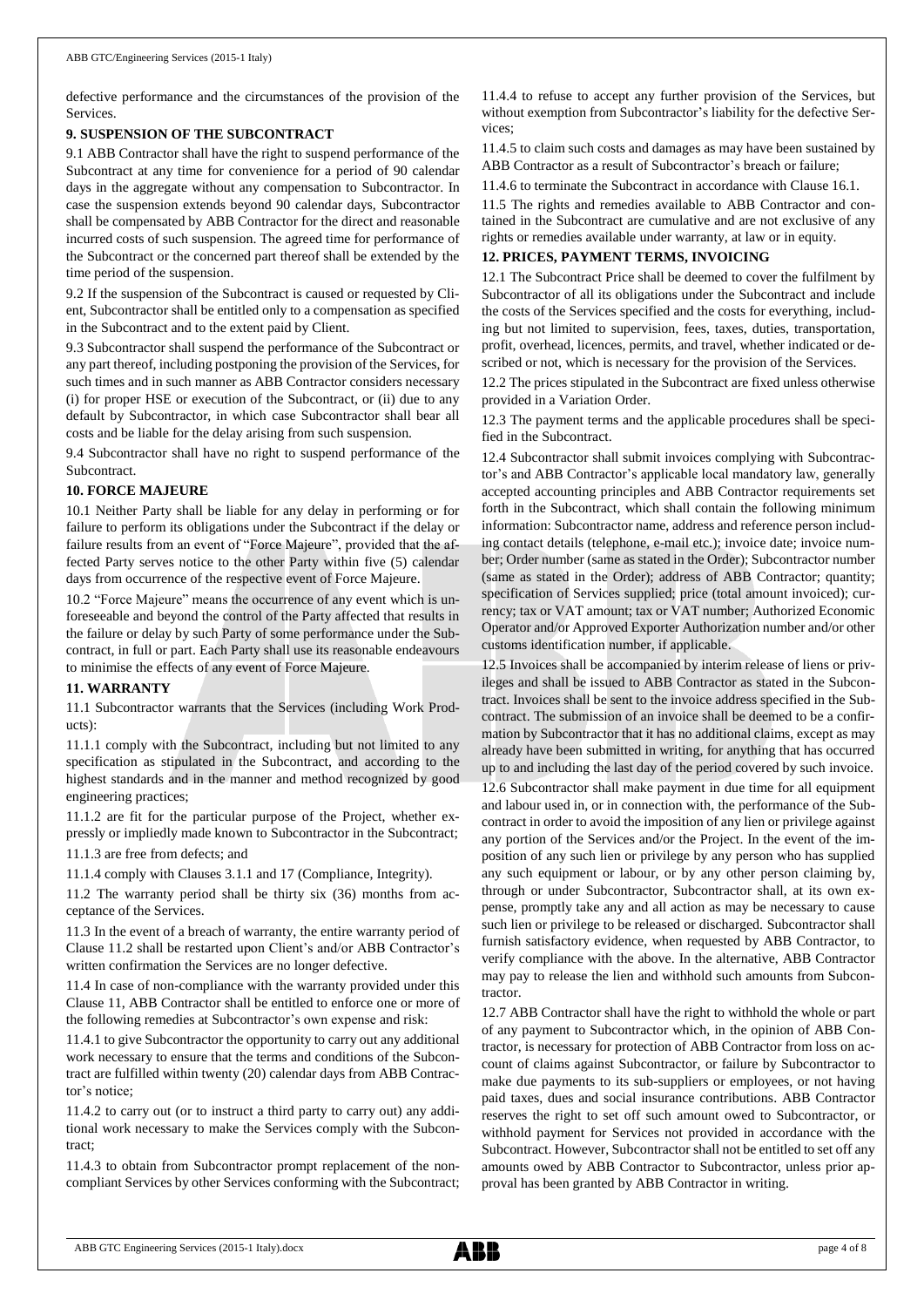## **13. INTELLECTUAL PROPERTY**

13.1 Subcontractor assigns herewith to ABB Contractor full ownership rights in and to any Intellectual Property in the Work Products arising from the Services for the full duration of such rights, wherever in the world enforceable. Subcontractor further agrees to execute, upon ABB Contractor's request and at its cost, all further documents and assignments and do all such further things as may be necessary to perfect ABB Contractor's ownership title to the Intellectual Property or to register ABB Contractor as owner of the Intellectual Property with any registry, including but not limited to governmental registration authorities or private registration organisations.

13.2 The Intellectual Property Rights in any Work Products created by or licensed to Subcontractor prior to the Effective Date or outside of the Subcontract, and any subsequent modifications to the same ("Pre-Existing Works") will remain vested in Subcontractor or the respective third party owner. To the extent that Pre-Existing Works are embedded in any Work Products delivered by Subcontractor, ABB Contractor and its Affiliates shall have a worldwide, irrevocable, perpetual, transferrable, non-exclusive, royalty-free licence with rights to sublicense to use the Pre-Existing Works as part of such Work Products, including the right to further improve, develop, market, distribute, sub-license, exploit or otherwise use the Work Products containing such Pre-Existing Works.

### **14. LIABILITY AND INDEMNITY**

14.1 Subcontractor shall indemnify ABB Contractor against all liabilities, losses, damages, injuries, cost, expenses, actions, suits, claims, demands, charges or expenses whatsoever arising in connection with death or injury suffered by persons employed by Subcontractor or any of its sub-suppliers.

14.2 Without prejudice to applicable mandatory law or unless otherwise agreed between the Parties, Subcontractor shall compensate/indemnify ABB Contractor and Client for all liabilities, losses, damages, injuries, cost, actions, suits, claims, demands, charges or expenses whatsoever arising out of or in connection with the performance of the Subcontract and/or the Services (i) for Subcontractor's breaches of the Subcontract, and (ii) for any claim made by a third party (including employees of Subcontractor) against ABB Contractor in connection with the Services and to the extent that the respective liability, loss, damage, injury, cost or expense was caused by or arises from acts or omissions of Subcontractor and/or from the Services.

14.3 In the event of infringements of third party Intellectual Property Rights caused by or related to the Services and/or the Work Products:

14.3.1 Subcontractor shall reimburse ABB Contractor and Client for any liabilities, losses, damages, injuries, costs and expenses (including without limitation to any direct, indirect, or consequential losses, loss of profit and loss of reputation, and all interest, penalties and legal and other professional costs and expenses) arising out of such infringement. This obligation does not limit any further compensation rights of ABB Contractor or Client;

14.3.2 Without prejudice to ABB Contractor's right under the Subcontract, Subcontractor shall, upon notification from ABB Contractor at Subcontractor's cost (i) procure for ABB Contractor the right to continue using the Work Products; (ii) modify the Work Products so that they cease to be infringing; or (iii) replace the Work Products by noninfringing Work Products.

14.4 Subcontractor shall be responsible for the acts, omissions, defaults, negligence or obligations of any of its sub-suppliers, its agents, servants or workmen as fully as if they were the acts, omissions, defaults, negligence or obligations of Subcontractor.

14.5 ABB Contractor reserves the right to set off any indemnity/liability claims under the Subcontract against any amounts owed to Subcontractor.

14.6 For any indemnity obligations, Subcontractor shall defend ABB Contractor at its cost against any third party claims upon ABB Contractor's request.

## **15. INSURANCE**

15.1 Subcontractor shall maintain as required in the Special Terms and Conditions and at its expense with reputable and financially sound insurers acceptable to ABB Contractor the following type of insurances: professional liability insurance, public liability insurance, statutory worker's compensation/employer's liability insurance.

15.2 All insurance policies shall be endorsed to include ABB Contractor as additional insured and provide a waiver of insurer's right of subrogation in favour of ABB Contractor. Subcontractor shall no later than Effective Date provide to ABB Contractor certificates of insurance covering such policies as well as confirmation that premiums have been paid. Subcontractor shall also provide upon ABB Contractor's request copies of such insurance policies.

15.3 In case of loss and damage related to the covers in Clause 15, any and all deductibles shall be for Subcontractor's account.

15.4 Subcontractor shall furnish notice to ABB Contractor within thirty (30) calendar days of any cancellation or non-renewal or material change to the terms of any insurance.

15.5 All Subcontractor policies (except worker's compensation/employer's liability) shall be considered primary insurance and any insurance carried by ABB Contractor shall not be called upon by Subcontractor's insurers to contribute or participate on the basis of contributing, concurrent, double insurance or otherwise.

15.6 Should Subcontractor fail to provide insurance certificates and maintain insurance according to Clause 15, ABB Contractor shall have the right to procure such insurance cover at the sole expense of Subcontractor.

15.7 Any compensation received by Subcontractor shall be applied towards the replacement and/or restoration of the Services.

15.8 Nothing contained in this Clause 15 shall relieve Subcontractor of any liability under the Subcontract or any of its obligations to make good any loss or damage. The insured amounts can neither be considered nor construed as a limitation of liability.

#### **16. TERMINATION**

16.1 Without prejudice to any other rights or remedies to which ABB Contractor may be entitled, ABB Contractor may terminate the Subcontract in the event that:

16.1.1 Subcontractor commits a breach of its obligations under the Subcontract, and fails to remedy that breach within ten (10) calendar days (unless otherwise stated under the Subcontract) of receiving written notice from ABB Contractor requiring its remedy; or

16.1.2 subject to Clause 7.3, the maximum amount of liquidated damages payable by Subcontractor is reached, or, subject to Clause 7.5, it is clear from the circumstances that a delay will occur in providing the Services which would entitle ABB Contractor to maximum liquidated damages; or

16.1.3 Subcontractor fails to provide, in response to demand by ABB Contractor, adequate assurance of Subcontractor's future performance, whereby ABB Contractor shall be the sole judge of the adequacy of said assurance; or

16.1.4 there is any adverse change in the position, financial or otherwise, of Subcontractor, whereby and without limitation:

a) Subcontractor becomes insolvent; or

b) an order is made for the winding up of Subcontractor; or

c) documents are filed with a court of competent jurisdiction for the appointment of an administrator of Subcontractor; or

d) Subcontractor makes any arrangement or composition with its creditors, or makes an application to a court of competent jurisdiction for the protection of its creditors in any way; or

16.1.5 Subcontractor ceases, or threatens to cease, performing a substantial portion of its business, whether voluntarily or involuntarily, that has or will have an adverse effect on Subcontractor's ability to perform its obligations under the Subcontract; or

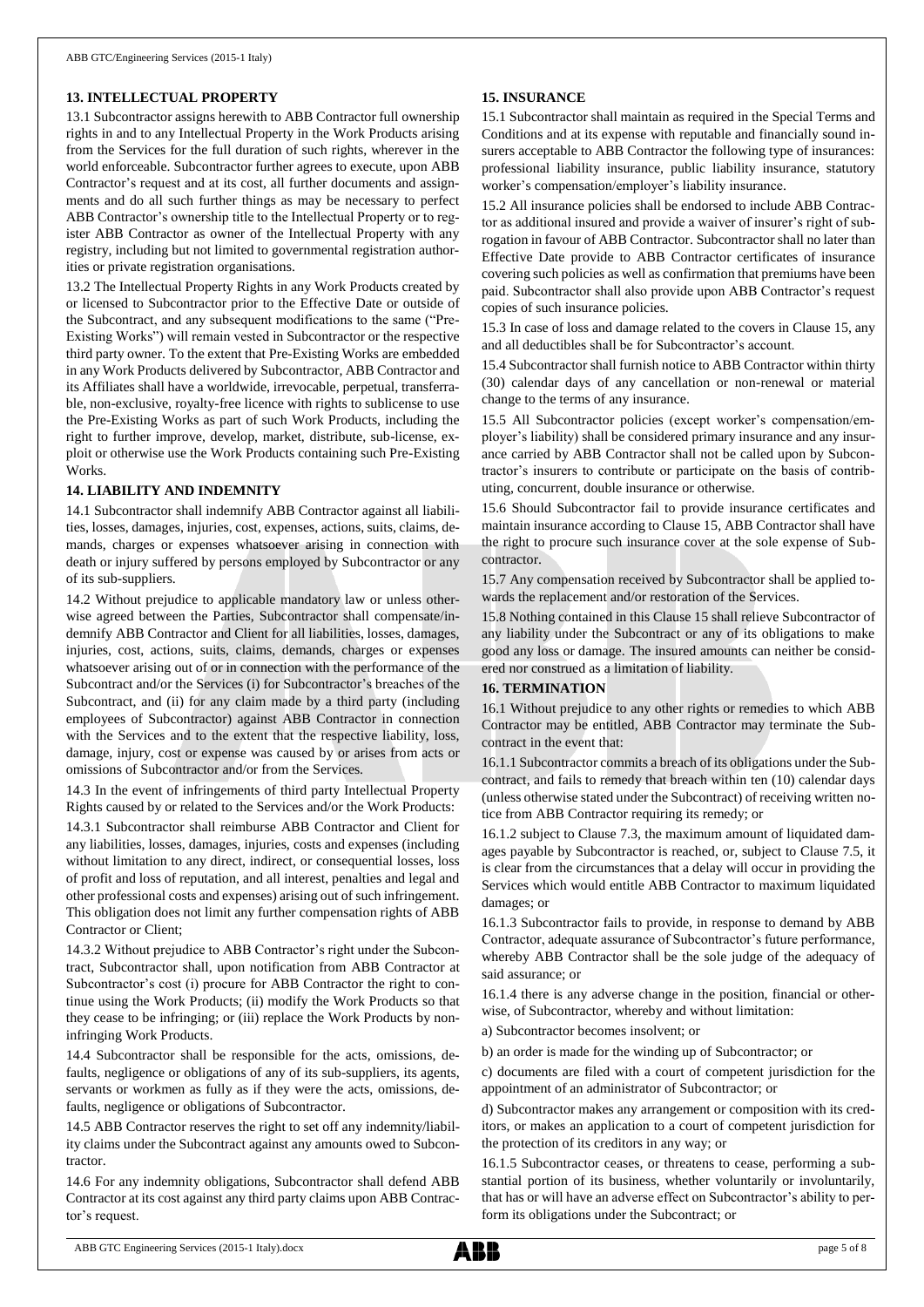16.1.6 any representation or warranty made by Subcontractor in the Subcontract is not true, or inaccurate and if such lack of truth or accuracy would reasonably be expected to result in an adverse impact on ABB Contractor, unless cured within ten (10) calendar days after the date of written notice of such lack; or

16.1.7 there is a change of control of Subcontractor.

16.2 Upon termination according to Clause 16.1, ABB Contractor shall be entitled to reclaim all sums which ABB Contractor has paid to Subcontractor under the Subcontract and to claim compensation for any costs, losses or damages incurred whatsoever in connection with such termination.

16.3 Upon termination according to Clause 16.1, ABB Contractor may complete the Subcontract or employ other suppliers to complete the Subcontract. Any such work shall be performed at Subcontractor's risk and expense.

16.4 Upon termination according to Clause 16.1, ABB Contractor shall have the right to enter into, and Subcontractor shall undertake to assign, any agreements with Subcontractor's sub-suppliers. Any costs related to such assignments of agreements with sub-suppliers from Subcontractor to ABB Contractor shall be for the account of Subcontractor.

16.5 ABB Contractor has the right to terminate the Subcontract or parts of the Subcontract without cause at any time with immediate effect at its sole discretion by written notice to Subcontractor. Upon receipt of such notice Subcontractor shall stop all provision of the Services and performance of the Subcontract unless otherwise directed by ABB Contractor. ABB Contractor shall pay Subcontractor for the Services provided. Subcontractor shall have no further claim for compensation due to such termination. Claims for compensation of loss of anticipated profits are excluded.

16.6 In case the Main Contract is terminated for reasons other than Subcontractor's performance and if ABB Contractor, as a result thereof, terminates the Subcontract, compensation to be paid to Subcontractor shall correspond to the compensation paid by Client to ABB Contractor for the respective part of the Subcontract.

16.7 On termination of the Subcontract, Subcontractor shall immediately deliver to ABB Contractor all copies of information or data provided by ABB Contractor to Subcontractor for the purposes of the Subcontract. Subcontractor shall certify to ABB Contractor that Subcontractor has not retained any copies of such information or data.

16.8 On termination of the Subcontract, Subcontractor shall immediately deliver to ABB Contractor all specifications, programs and other information, data, and Subcontractor Documentation regarding the Services which exist in any form whatsoever at the date of such termination, whether or not then complete.

16.9 Termination of the Subcontract, however arising, shall not affect or prejudice the accrued rights of the Parties as at termination, or the continuation of any provision expressly stated to survive, or implicitly surviving, termination.

## **17. COMPLIANCE, INTEGRITY**

17.1 Subcontractor shall provide the Services and/or Work Products in compliance with all relevant legislation, laws, rules, regulations, and codes of practice, guidance and other requirements of any relevant government or governmental agency. To the extent that such regulations are advisory rather than mandatory, the standard of compliance to be achieved by Subcontractor shall be in compliance with the generally accepted best practice of the relevant industry.

17.2 Subcontractor must comply with the ABB Lists of Prohibited and Restricted Substances and with the reporting and other requirements regarding Conflict Minerals made available under **[www.abb.com](http://www.abb.com/) – Supplying – Material Compliance** or otherwise and shall provide ABB Contractor with respective documents, certificates and statements if requested. Any statement made by Subcontractor to ABB Contractor (whether directly or indirectly, e. g. where applicable via the ABB Supplier Registration and Pre-Qualification System) with regard to materials used for or in connection with the Services and/or Work Products will be deemed to be a representation under the Subcontract.

17.3 Subcontractor represents and warrants that it is knowledgeable with, and is and will remain in full compliance with all applicable trade and customs laws, regulations, instructions, and policies, including, but not limited to, securing all necessary clearance requirements, proofs of origin, export and import licenses and exemptions from, and making all proper filings with appropriate governmental bodies and/or disclosures relating to the provision of services, the release or transfer of goods, hardware, software and technology to non U.S. nationals in the U.S., or outside the U.S., the release or transfer of technology and software having U.S. content or derived from U.S. origin software or technology.

17.4 No material or equipment included in or used for the Services and/or Work Products shall originate from any company or country listed in any relevant embargo issued by the authority in the country where the Services and/or Work Products shall be used or an authority otherwise having influence over the equipment and material forming part of the Services and/or Work Products. If any of the Services and/or Work Products are or will be subject to export restrictions, it is Subcontractor's responsibility to promptly inform ABB Contractor in writing of the particulars of such restrictions.

17.5 Both Parties warrant that each will not, directly or indirectly, and that each has no knowledge that the other Party or any third parties will, directly or indirectly, make any payment, gift or other commitment to its customers, to government officials or to agents, directors and employees of each Party, or any other party in a manner contrary to applicable laws (including but not limited to the U. S. Foreign Corrupt Practices Act and, where applicable, legislation enacted by member states and signatories implementing the OECD Convention Combating Bribery of Foreign Officials), and shall comply with all relevant laws, regulations, ordinances and rules regarding bribery and corruption. Nothing in the Subcontract shall render either Party or any of its Affiliates liable to reimburse the other for any such consideration given or promised.

17.6 Subcontractor herewith acknowledges and confirms that Subcontractor has received a copy of ABB's Code of Conduct and ABB's Supplier Code of Conduct or has been provided information on how to access both ABB Codes of Conduct online under **[www.abb.com/Integ](http://www.abb.com/Integrity)[rity](http://www.abb.com/Integrity)**. Subcontractor is obliged and agrees to perform its contractual obligations in accordance with both ABB Codes of Conduct, including but without limitation to all employment, health, safety and environmental requirements specified therein.

17.7 ABB has established the following reporting channels where Subcontractor and its employees may report suspected violations of applicable laws, policies or standards of conduct: Web portal: **[www.abb.com/Integrity](http://www.abb.com/Integrity) – Reporting Channels**; telephone and mail address: specified on this Web portal.

17.8 Any violation of an obligation contained in this Clause 17 shall be a material breach of the Subcontract. Either Party's material breach shall entitle the other Party to terminate the Subcontract with immediate effect and without prejudice to any further right or remedies under such Subcontract or applicable law.

17.9 Notwithstanding anything to the contrary contained in the Subcontract, Subcontractor shall, without any limitations, indemnify and hold harmless ABB Contractor from and against any liabilities, claim, proceeding, action, fine, loss, cost or damages arising out of or relating to any such violation of the above mentioned obligations and the termination of the Subcontract, or arising from export restrictions concealed by Subcontractor. With respect to export restrictions solely attributable to ABB Contractor's use of the Services and/or Work Products, the now said commitment shall only apply to the extent Subcontractor has knowledge of or reasonably should have been aware of such use.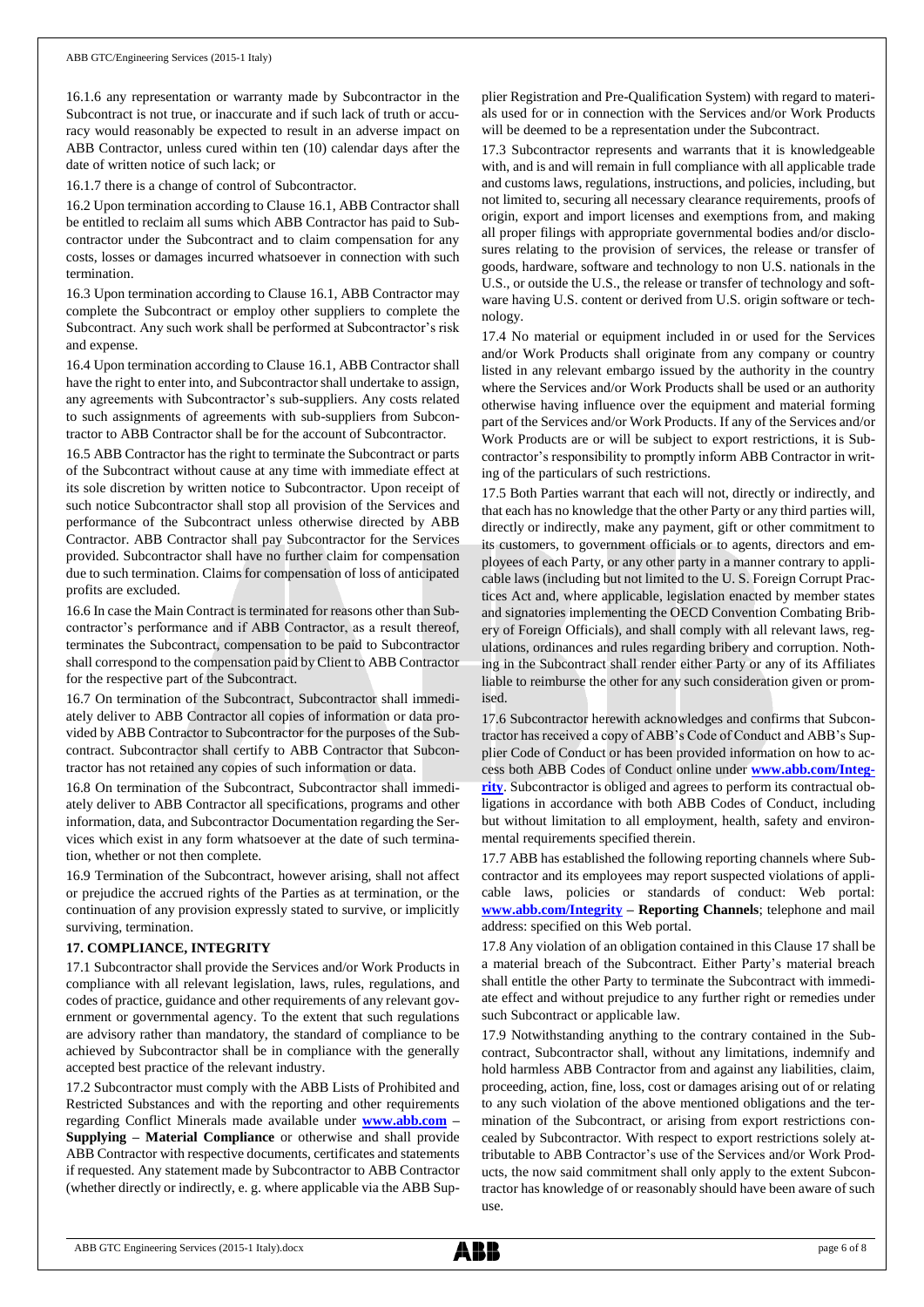## **18. ASSIGNMENT AND SUBCONTRACTING**

18.1 Subcontractor shall neither novate nor assign, subcontract, transfer, nor encumber the Subcontract nor any parts thereof (including any monetary receivables from ABB Contractor) without prior written approval of ABB Contractor.

18.2 ABB Contractor may at any time assign, novate, encumber, subcontract or deal in any other manner with all or any of its rights or obligations under the Subcontract.

## **19. NOTICES AND COMMUNICATION**

Any notice shall (unless otherwise agreed upon) be given in the language of the Subcontract by sending the same by registered mail, courier, fax or by e-mail to the address of the relevant Party as stated in the Subcontract or to such other address as such Party may have notified in writing to the other for such purposes. E-mail and fax notices expressly require written confirmation issued by the receiving Party. Electronic read receipts may not under any circumstances be deemed as confirmation of notice. Electronic signatures shall not be valid, unless expressly agreed in writing by duly authorised representatives of the Parties.

## **20. WAIVERS**

Failure to enforce or exercise, at any time or for any period, any term of the applicable ABB GTC/Engineering Services or the Subcontract does not constitute, and shall not be construed as, a waiver of such term and shall not affect the right later to enforce such term or any other term herein contained.

### **21. GOVERNING LAW AND DISPUTE SETTLEMENT**

21.1 The Subcontract shall be governed by and construed in accordance with the laws of the country (and/or the state, as applicable) of ABB Contractor's legal registration, however under exclusion of its conflict of law rules and the United Nations Convention on International Sale of Goods.

21.2 For domestic dispute resolution matters, whereby ABB Contractor and Subcontractor are registered in the same country, any dispute or difference arising out of or in connection with the Subcontract, including any question regarding its existence, validity or termination or the legal relationships established by the Subcontract, which cannot be settled amicably or by mediation, shall be submitted to the jurisdiction of the competent courts at the place of ABB Contractor's registration, unless other courts or arbitration are agreed in writing between the Parties.

21.3 For cross border dispute resolution matters, whereby ABB Contractor and Subcontractor are registered in different countries, unless agreed otherwise in writing between the Parties, any dispute or difference arising out of or in connection with the Subcontract, including any question regarding its existence, validity or termination or the legal relationships established by the Subcontract, which cannot be settled amicably or by mediation, shall be finally settled under the Rules of Arbitration of the International Chamber of Commerce by three arbitrators appointed in accordance with the said Rules. The place of arbitration shall be the location where ABB Contractor is registered, unless otherwise agreed in writing. The language of the proceedings and of the award shall be English. The decision of the arbitrators shall be final and binding upon both Parties, and neither Party shall seek recourse to an ordinary state court or any other authority to appeal for revisions of the decision.

## **22. CONFIDENTIALITY, DATA SECURITY,**

## **DATA PROTECTION**

## 22.1 Subcontractor shall:

22.1.1 Unless otherwise agreed in writing, keep in strict confidence all ABB Contractor Data and any other information concerning ABB Contractor's or its Affiliates' business, its products and/or its technologies which Subcontractor obtains in connection with the Services to be provided (whether before or after acceptance of the Subcontract). Subcontractor shall restrict disclosure of such confidential material to such of its employees, agents or subcontractors or other third parties as need to know the same for the purpose of the provision of the Services to ABB Contractor. Subcontractor shall ensure that such employees, agents, subcontractors or other third parties are subject to and comply with the same obligations of confidentiality as applicable to Subcontractor and shall be liable for any unauthorized disclosures;

22.1.2 Apply appropriate safeguards, adequate to the type of ABB Contractor Data to be protected, against the unauthorised access or disclosure of ABB Contractor Data and protect such ABB Contractor Data in accordance with the generally accepted standards of protection in the related industry, or in the same manner and to the same degree that it protects its own confidential and proprietary information – whichever standard is higher. Subcontractor may disclose confidential information to "Permitted Additional Recipients" (which means Subcontractor's authorised representatives, including auditors, counsels, consultants and advisors) provided always that such Permitted Additional Recipients sign with Subcontractor a confidentiality agreement with terms substantially similar hereto or, where applicable, are required to comply with codes of professional conduct ensuring confidentiality of such information;

22.1.3 Not (i) use ABB Contractor Data for any other purposes than for providing the Services, or (ii) reproduce the ABB Contractor Data in whole or in part in any form except as may be required by the respective contractual documents, or (iii) disclose ABB Contractor Data to any third party, except to Permitted Additional Recipients or with the prior written consent of ABB Contractor;

22.1.4 Install and update at its own costs required adequate virus protection software and operating system security patches for all computers and software utilized in connection with providing the Services;

22.1.5 Inform ABB Contractor without delay about suspicion of breaches of data security or other serious incidents or irregularities regarding any ABB Contractor Data.

22.2 Subcontractor agrees that ABB Contractor shall be allowed to provide any information received from Subcontractor to any Affiliate of ABB Contractor. Subcontractor shall obtain in advance all necessary approval or consent for ABB Contractor to provide such information to ABB Contractor's Affiliates if such information is confidential for any reason or subject to applicable data protection or privacy laws and regulations.

22.3 In case the type of ABB Contractor Data affected is particularly sensitive and therefore, according to ABB Contractor's opinion, requires a separate confidentiality and non-disclosure agreement, Subcontractor agrees to enter into such agreement. The same applies with regard to data privacy topics which are not covered by this Clause 22 and which may require a separate data processing agreement according to applicable laws and regulations.

22.4 The obligations under this Clause 22 exist for an indefinite period of time and therefore shall survive the expiration or termination of the Subcontract for any reason.

## **23. SEVERABILITY**

The invalidity or unenforceability of any term or of any right arising pursuant to the Subcontract shall not adversely affect the validity or enforceability of the remaining terms and rights. The respective terms or rights arising pursuant to the Subcontract shall be given effect as if the invalid, illegal or unenforceable provision had been deleted and replaced by a provision with a similar economic effect to that of the deleted provision if this can be achieved by another provision.

## **24. SURVIVAL**

24.1 Provisions of the ABB GTC/Engineering Services which either are expressed to survive the termination of the Subcontract or from their nature or context it is contemplated that they are to survive such termination shall remain in full force and effect notwithstanding such termination.

24.2 The obligations set forth in Clauses 11 (Warranty), 14 (Liability and Indemnity) and 22 (Confidentiality, Data Security, Data Protection) shall survive expiration and termination of the Subcontract.